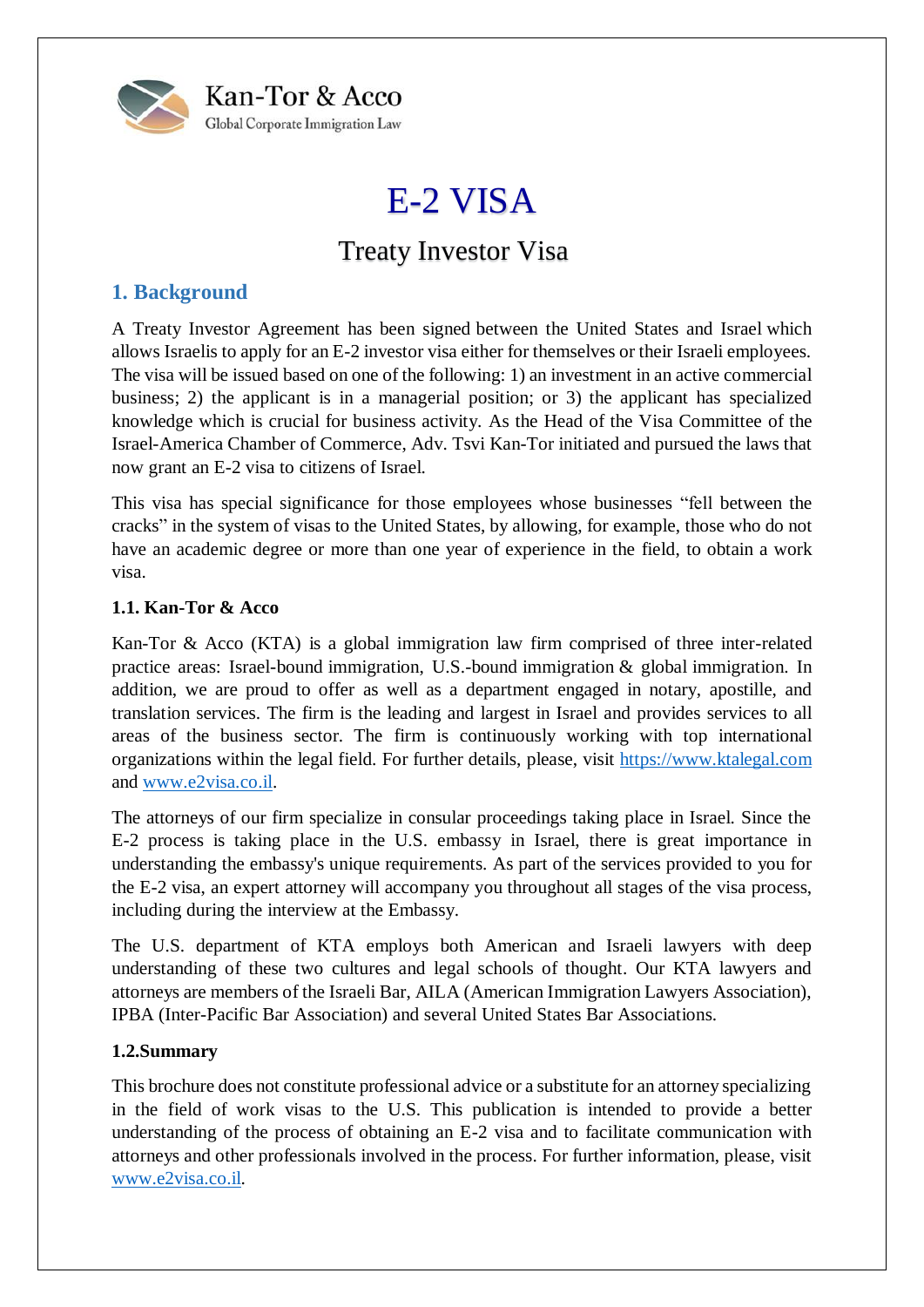

## **2. What is the E-2 Visa?**

The E-2 visa is a temporary work visa in the United States, designated for the investors who are citizens of a country with which the United States has the applicable treaty, as is the case with Israel.

The U.S. and Israeli governments, instigated by the Visa Committee of Israel-America Chamber of Commerce, have successfully brought about appropriate legislation in both countries. It has allowed Israeli citizens to apply for an E-2 work visa in the U.S. and at the same time allows U.S. citizens to apply for a B-5 investor visa in Israel.

## **3. Advantages of the E-2 visa**

The E-2 visa has several advantages that are very difficult to find in other temporary work visas. The following is a partial list of the E-2 visa benefits:

#### **Unlimited duration**:

The E-2 visa is usually issued to an employee for a period of up to five years, and up to three years for the company. Requests for extension of stay in the U.S. for an employee can be submitted indefinitely, as long as the business meets the requirements.

#### **Flexible application process**:

The application for an E-2 visa may be submitted to the U.S. Embassy in Israel or under certain conditions, directly to USCIS.

#### **Possible residence abroad**:

It is not necessary for an E-2 visa holder to relocate to the United States since this is not an immigration visa. The place of residence in Israel can be maintained during the period of the visa.

#### **Great flexibility regarding the types of companies:**

The E-2 visa is available for all types of companies, from small companies to large corporations across a variety of industries and trades.

#### **Work permit in the United States for a Spouse**:

The spouse of an E-2 status worker can obtain a work permit in the United States (EAD Certificate) without the need of a sponsorship or a job offer from the U.S. employer.

#### **No annual quota**:

There is no annual quantitative limit on the number of E-2 applications that can be approved. Therefore, you can request and receive the E-2 visa throughout the year, and in relation to any number of employees, as necessary.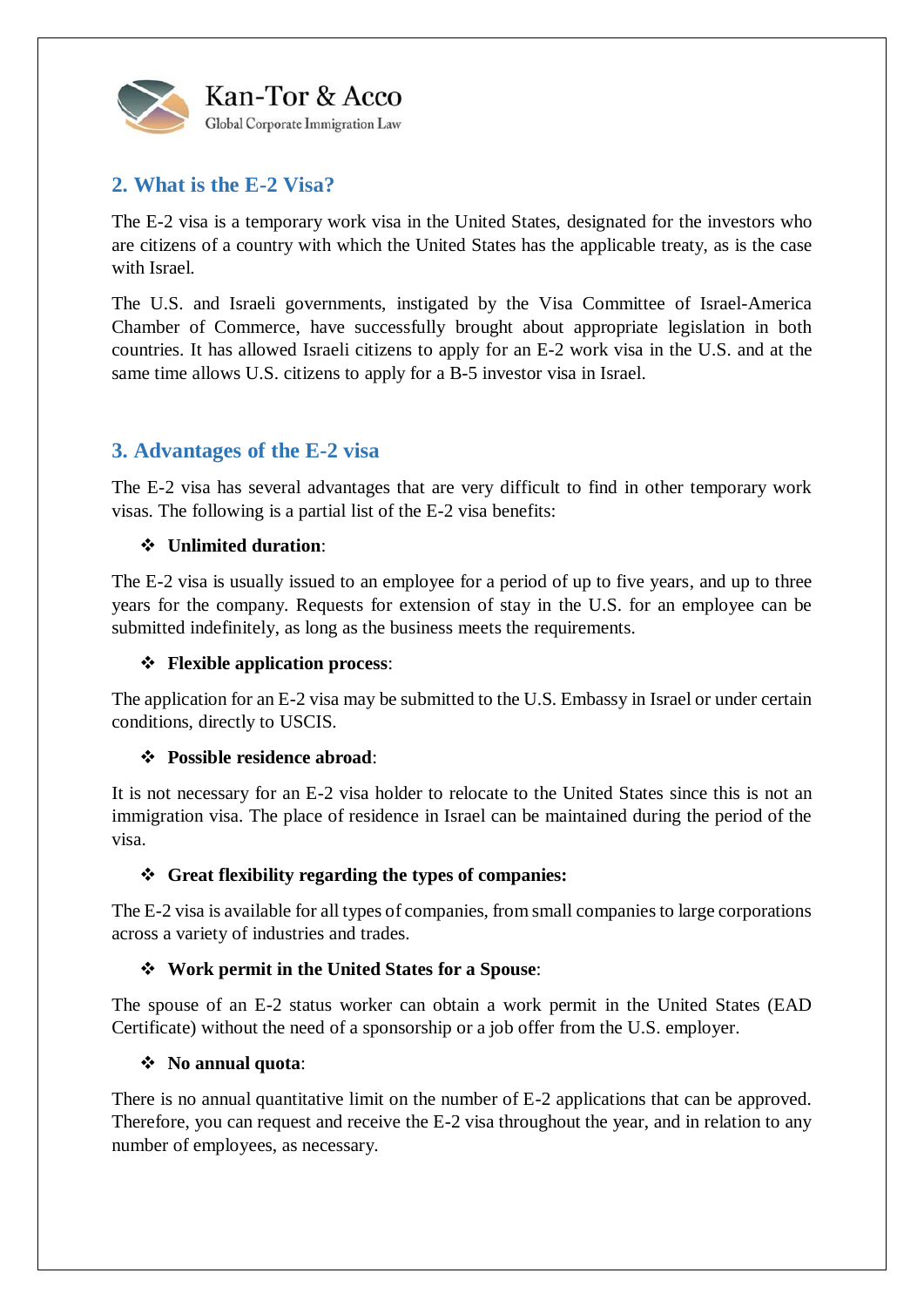

#### **There is no requirement for an academic degree, seniority or exceptional skills**:

Employees in the E-2 status do not need to have an academic degree, work experience, or specialized knowledge in the company or field. As a result, it is possible to recruit an Israeli employee and place him in the U.S. shortly after his employment with the Israeli company.

## **4. Examples of the E-2 visa applicants**

#### **4.1 Examples of the E-2 visa applicants:**

- $\cdot$  Investor purchased several gas stations; in order to be president of the company in New Jersey, he applied for the E-2 status for the American company he founded.
- $\triangle$  A wine manufacturer invested in a winery in California. He applied for an E-2 visa so that he would be able to manage and supervise the winery closely.
- An Israeli computer engineer invested in creating a software company in Silicon Valley. He then submitted an application for the E-2 visa so that he may serve as Vice President of Research and Development in the software company in California.
- The investor purchased from a Los Angeles branch of a nation-wide chain of restaurants. He then applied for an E-2 visa to manage the restaurant.
- A law firm invested in setting up an office in New York. One of the Israeli partners applied for an E-2 visa in order to expand and develop the activity of the U.S. office.
- An Israeli entrepreneur established a property management company in Atlanta and applied for an E-2 visa in order to establish a management company which will facilitate the purchase of properties, renovations, management, and sales.
- An accounting firm invested in setting up an office in Los Angeles. The Office Manager applied for an E-2 visa in order to establish the U.S. branch.
- A partnership which provides branding services invested in establishing a business in Miami. One of the partners applied for an E-2 visa to establish a subsidiary in Palo Alto.
- A computer engineer founded a health application development company in Boston. In order to manage the new company he submitted an application for an E-2 visa.
- **Note**: In Israel the start-up companies, diamond industries, and private entrepreneurs are the main beneficiaries for the E-2 status.

## **5. Eligibility requirements to obtain the E-2 status**

#### **5.1 Eligibility Requirements - Israeli citizenship**

The initial condition for submitting an E-2 visa application is an Israeli citizenship for both the company and the employee/applicant.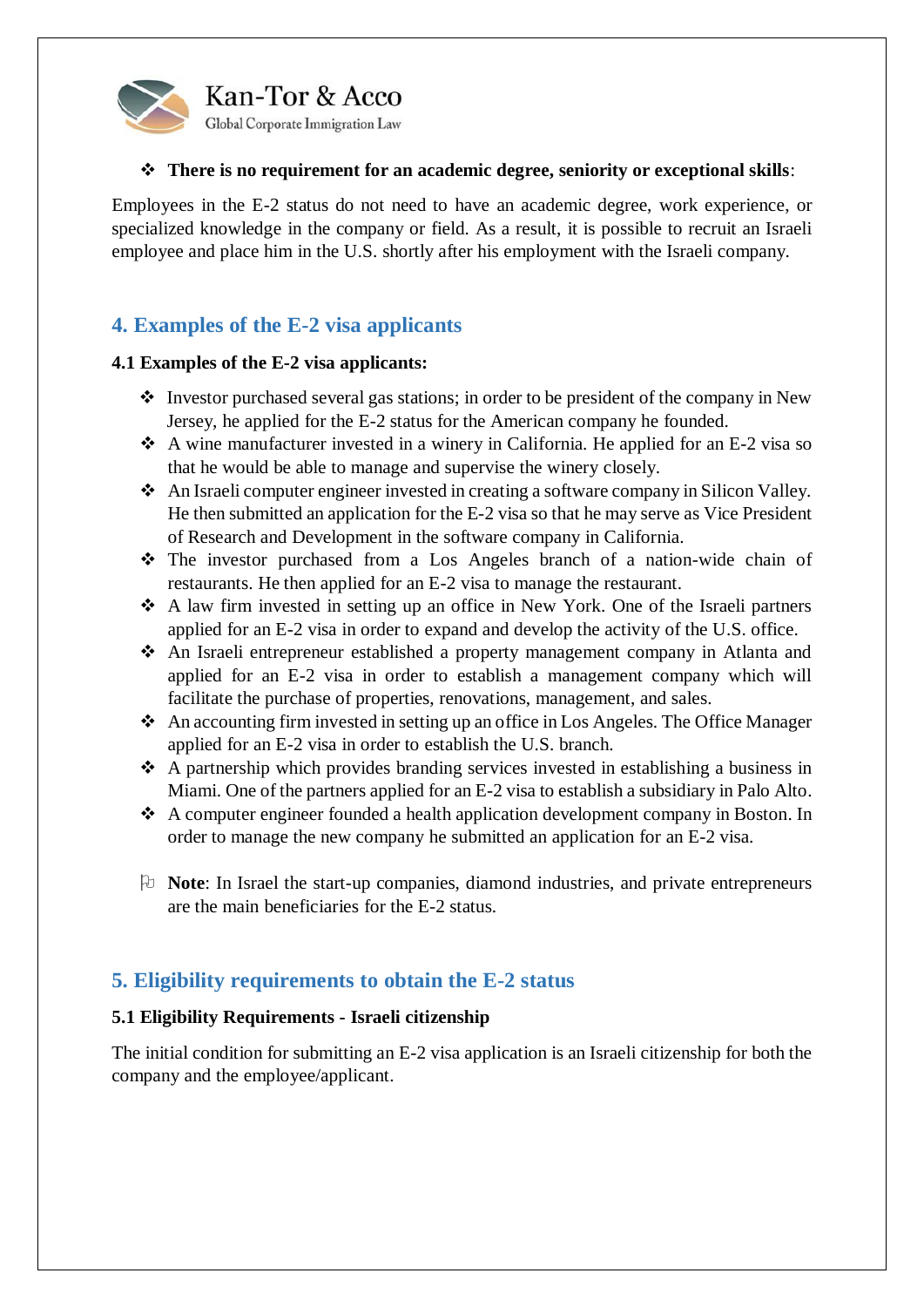

#### **5.2 How to identify the company's citizenship?**

A preliminary condition for obtaining an E-2 visa is for the company to be considered an "Israeli citizen". The rule is that citizenship of the company is not determined according to the country in which the company was incorporated, but according to the citizenship of the shareholders.

The issue of a company's citizenship can be extremely complex legally. The difficulty comes from the fact that the company can have a large number of investors, some of whom have different nationalities. In addition, there are various types of corporations, including private companies, public companies, partnerships of various types, etc. Sometimes the ownership of the company is not that of people, but of another company ("parent company") owned by several companies or by a trust fund.

#### **6. Investment**

#### **6.1 Investment**

The E-2 visa is granted only after actual investment has been made in the U.S. or the purchase of an existing business.

It must be an investment in the capital, which includes, according to the regulations, funds, or other assets that have been obtained legally. In any case, the investment must be in a profitmaking business (and not a non-profit organization). It must be an active business and not a speculative or passive investment, such as buying a home, passive investment in real estate, or stocks.

#### **6.2 The Investment Must Be At Risk**

Another important component of investment conditions for an E-2 visa is proof that the capital invested in the new venture is at risk. In other words, the investment should involve a substantial commitment of capital that will ensure the success of the business initiative. It must be shown that the capital was invested with the goal of making profit, and that it can be lost (completely or partially) if the investment fails. Therefore, a loan secured only by the assets of the business cannot be used as an investment, since this investment is not a risk element. Accordingly, the investment of funds secured by a third party, which is not a foreign investor, will not be considered an investment in regards to obtaining the E-2 visa.

#### **6.3. The Investment Must Be Substantial**

It must be an investment of "substantial capital". The definition of "substantial capital" is not included in the law as a defined monetary value. Therefore, the law does not require a minimum amount of investment. The absence of the determined amount comes from the fact that each business is unique and stands on its own, and therefore each business requires a different investment. To clarify, "substantial capital" investment is an investment required to cover all costs of establishing a business, and developing it to the point when the business can operate.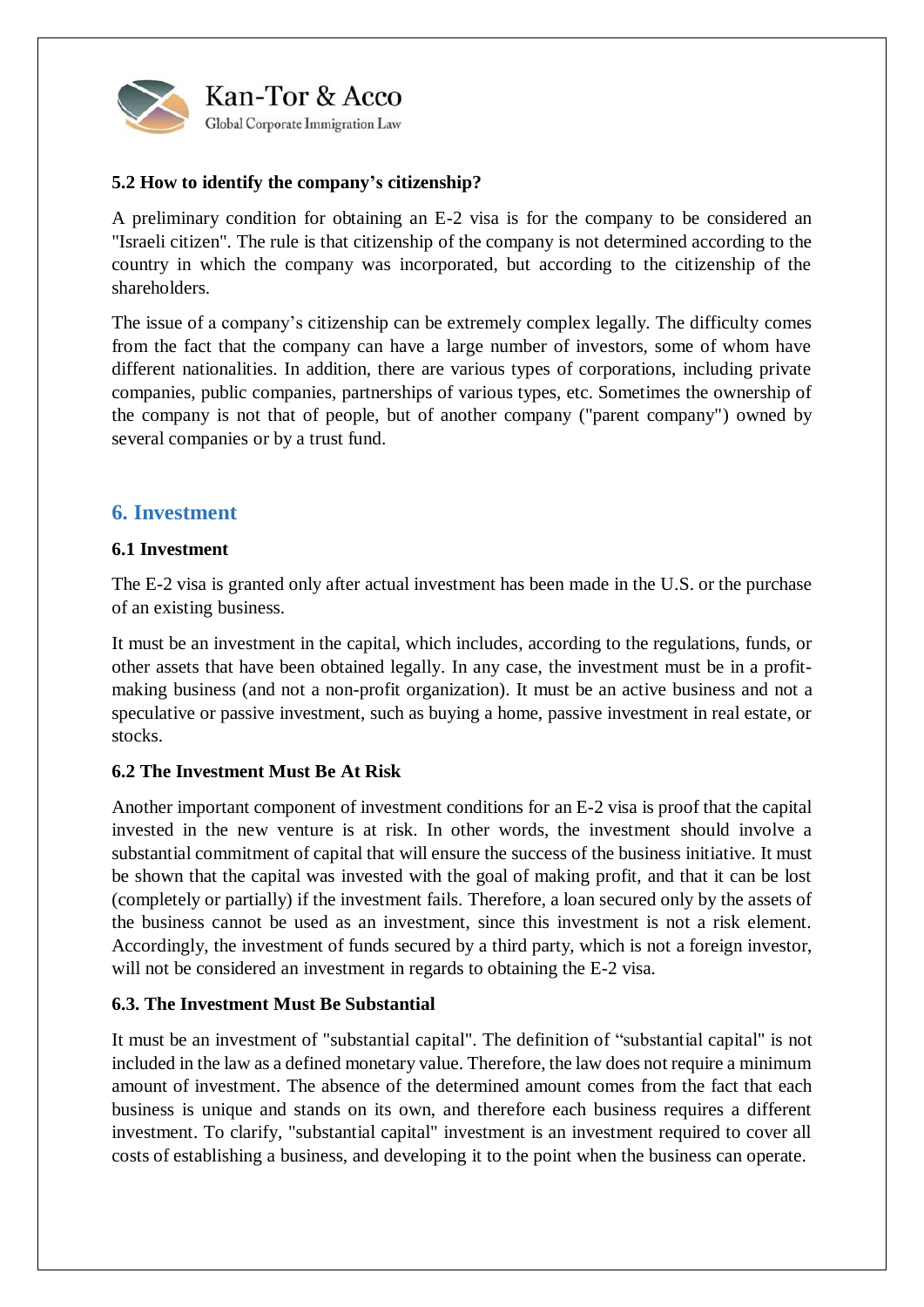

## **7. Marginality requirements for the business**

The investment enterprise may not be marginal. A marginal enterprise is one that does not have the present or future capacity to generate more than enough income to provide a minimal standard of living for the treaty investor and his or her family.

Depending on the facts, a new enterprise might not be considered marginal even if it lacks the current capacity to generate such income. In such cases, however, the enterprise should have the capacity to generate such income within five years from the date that the treaty investor's E-2 classification begins.

#### **7.1 Real Enterprise (Bona Fide Enterprise)**

According to USCIS, a business which an E-2 investor applicant wishes to acquire or start must be a [bona fide enterprise.](https://www.uscis.gov/working-united-states/working-us) The immigration authorities define "bona fide enterprise" as "a real, active commercial or entrepreneurial undertaking which produces services or goods for profit. The enterprise cannot be an idle investment held for potential appreciation in value, such as undeveloped land or stocks held by an investor who has no intent to direct the enterprise."

#### **7.2. Operational business**

This is the most complex requirement for E-2 visa applicants. In order for the company to receive the E-2 visa status, the business must be proved to be in its operational stage. That is, the business is already in a phase of activity, such as the production of goods or providing services.

Therefore, it is recommended to consult an attorney who has experience in the field in order to receive guidance on the matter. As a rule, you cannot apply for a visa if the business is not ready to start business activity once the visa is obtained.

**It is important to emphasize** that, in practice, the decision regarding the business being operational or not is at the individual consul's discretion. There are cases when the business is at an initial operational phase and the consul will determine that in light of the limited scope of commercial activity, the business is insufficient to meet the visa requirements.

#### **7.3. A business that makes a profit**

In a few cases, applications for an E-2 visa are rejected because the business generates marginal profit only (a marginal enterprise). This means that the business does not have the present or future capacity to generate more than enough income to provide a minimal standard of living for the treaty investor and his or her family. It is important to submit a comprehensive business plan that clearly states the projected future earning capacity within five years from the date the foreign national commences business activity. The plan must also be credible and based on objective and verifiable evidence.

#### **7.4. Creating jobs for US citizens**

While the law does not specifically mention the creation of jobs, this requirement gets as the core of why the E-2 investor visa exists. That is, the purpose of the visa is to permit an investor